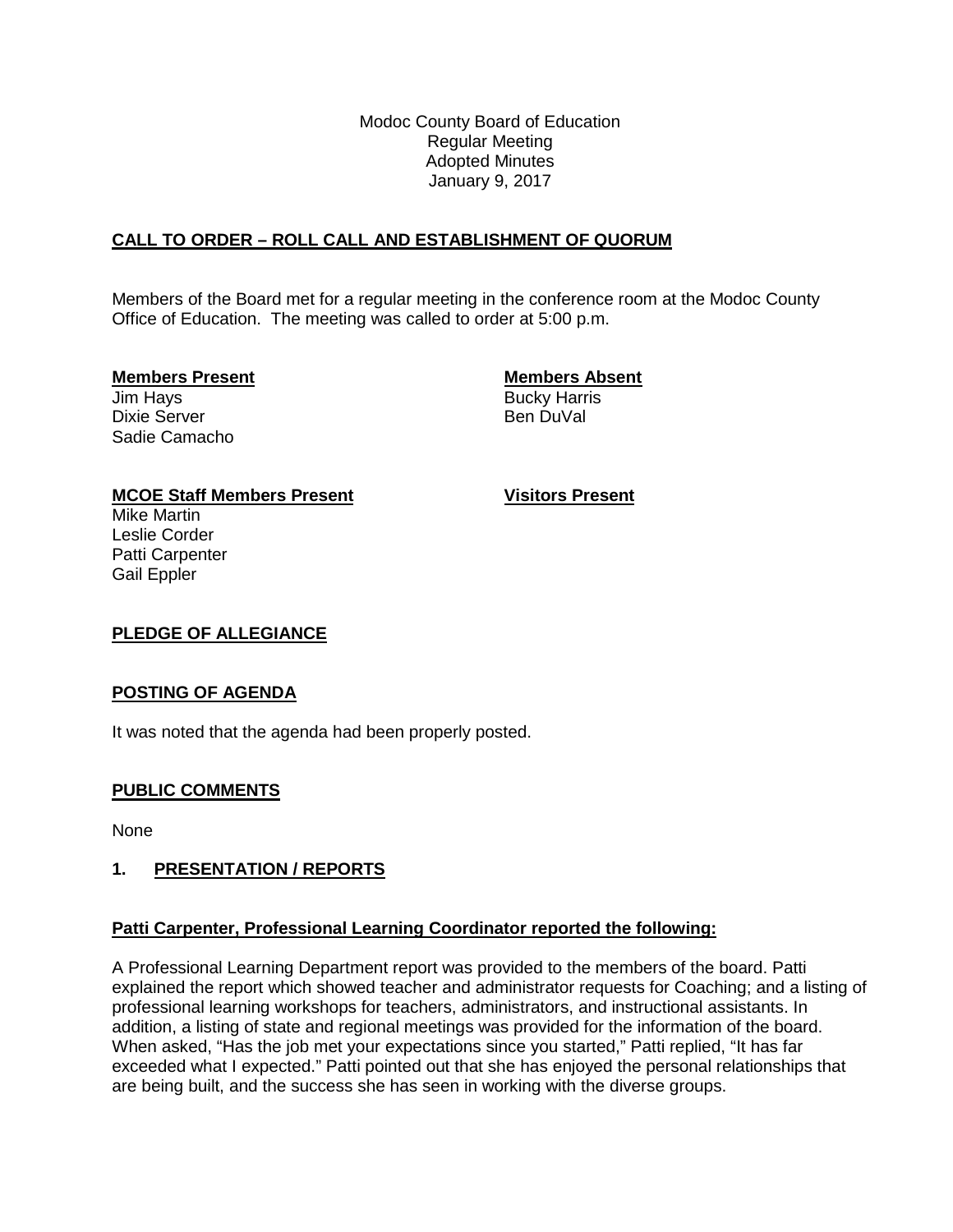### **Mike Martin reported the following:**

Information regarding the release of the 2017-18 Governor's Budget. Additional information will be provided at the next meeting.

He will be attending the quarterly meeting of the County Superintendent's at the end of this month. This meeting will be held in Monterey.

Information was provided to the members of the board regarding the implementation of a CATAPULT (Alert & Inform) System throughout MCOE programs and classrooms, as well as all district sites. A video of how the system works was shown. Several questions of the board members were answered.

# **2. CONSENT AGENDA ITEMS**

• Minutes – December 12, 2016

A motion was made by Sadie Camacho, seconded by Dixie Server and carried that the item on the consent agenda be approved as included in the agenda packet. (Ayes: Camacho, Server, Hays; Absent: DuVal, Harris)

## **3. INFORMATION / NO ACTION**

## **3.1 Quarterly Report of Surplus Property**

The quarterly report of surplus property was provided for the members of the board. Mike pointed out that the portable building which previously housed the Adin Preschool, which was sold to the Big Valley Joint Unified School District was included in this report. This item was for information only and required no action on the part of the board. (copy on file)

## **4. ACTION**

#### **4.1 Approval of School Accountability Report Cards Modoc County Special Education Modoc County Juvenile Court School / Stronghold Court School**

Following review, a motion was made by Dixie Server, seconded by Sadie Camacho and carried that the annual School Accountability Report Cards (SARC's) be approved as presented. Copies of the SARCS for Modoc County Special Education and Modoc County Juvenile Hall / Stronghold Court School are on file in the County Office. (Ayes: Camacho, Server, Hays; Absent: DuVal, Harris)